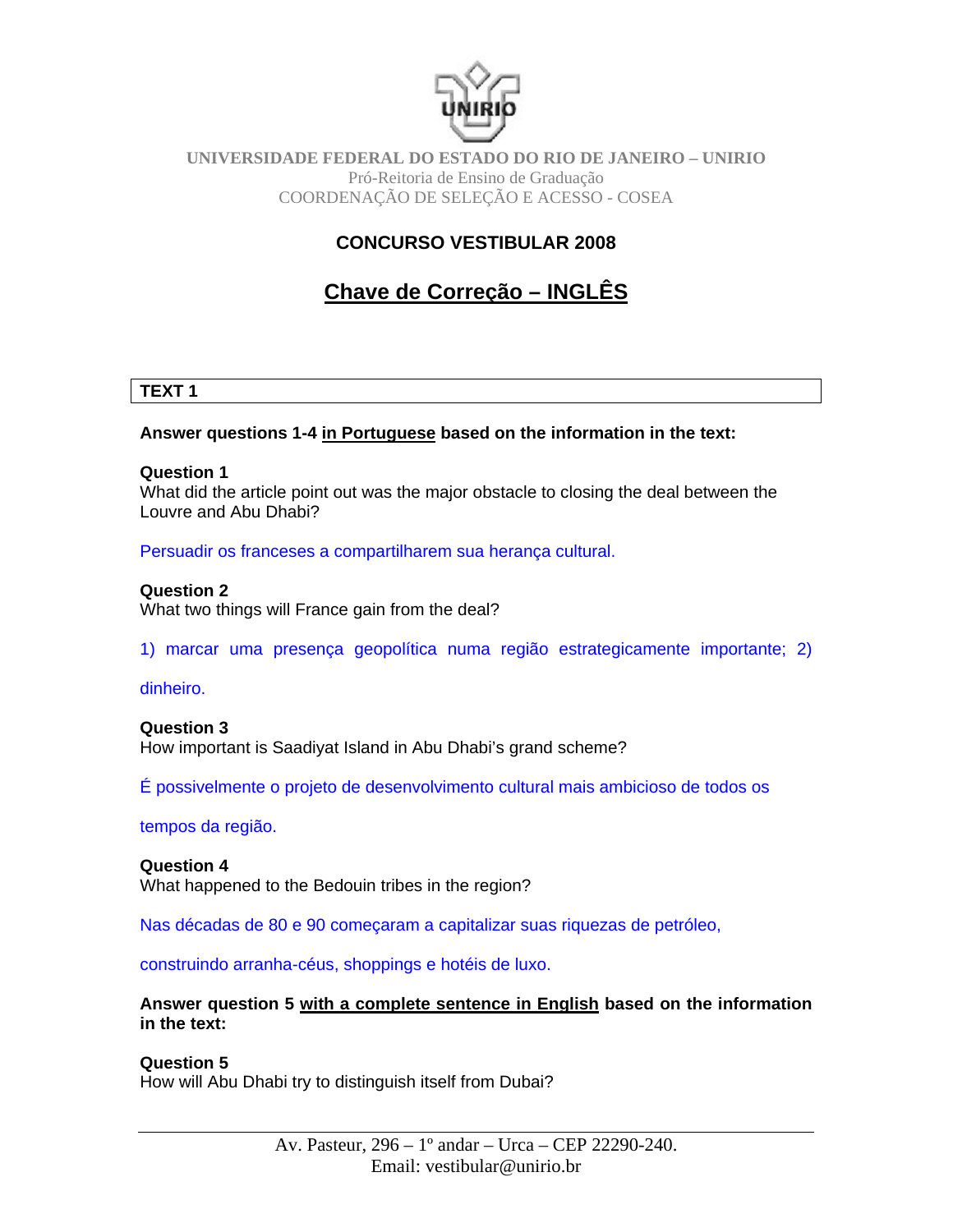

#### **UNIVERSIDADE FEDERAL DO ESTADO DO RIO DE JANEIRO – UNIRIO** Pró-Reitoria de Ensino de Graduação COORDENAÇÃO DE SELEÇÃO E ACESSO - COSEA Abu Dhabi is aiming at high-end tourism: art and education.

## **TEXTO 2**

## **Answer questions 6-9 in Portuguese based on the information in the text:**

## **Question 6**

What has led Jeffrey Bada to think his experiment points to a paradigm shift?

A atmosfera inicial da Terra poder produzir as substâncias químicas necessárias para a

vida ao invés de estas substâncias terem vindo de cometas ou meteoros.

## **Question 7**  What did Miller and Urey demonstrate with their original experiment?

As teorias sobre a origem da vida poderem ser testadas em um laboratório.

#### **Question 8**

Why were the results obtained by Miller and Urey later contested?

Os gases que eles usaram no experimento não existiam em grandes quantidades na

Terra inicialmente.

## **Question 9**

What happened when Miller repeated the experiment in 1983?

O caldo marrom não se formou e em seu lugar havia um caldo incolor com poucos

aminoácidos.